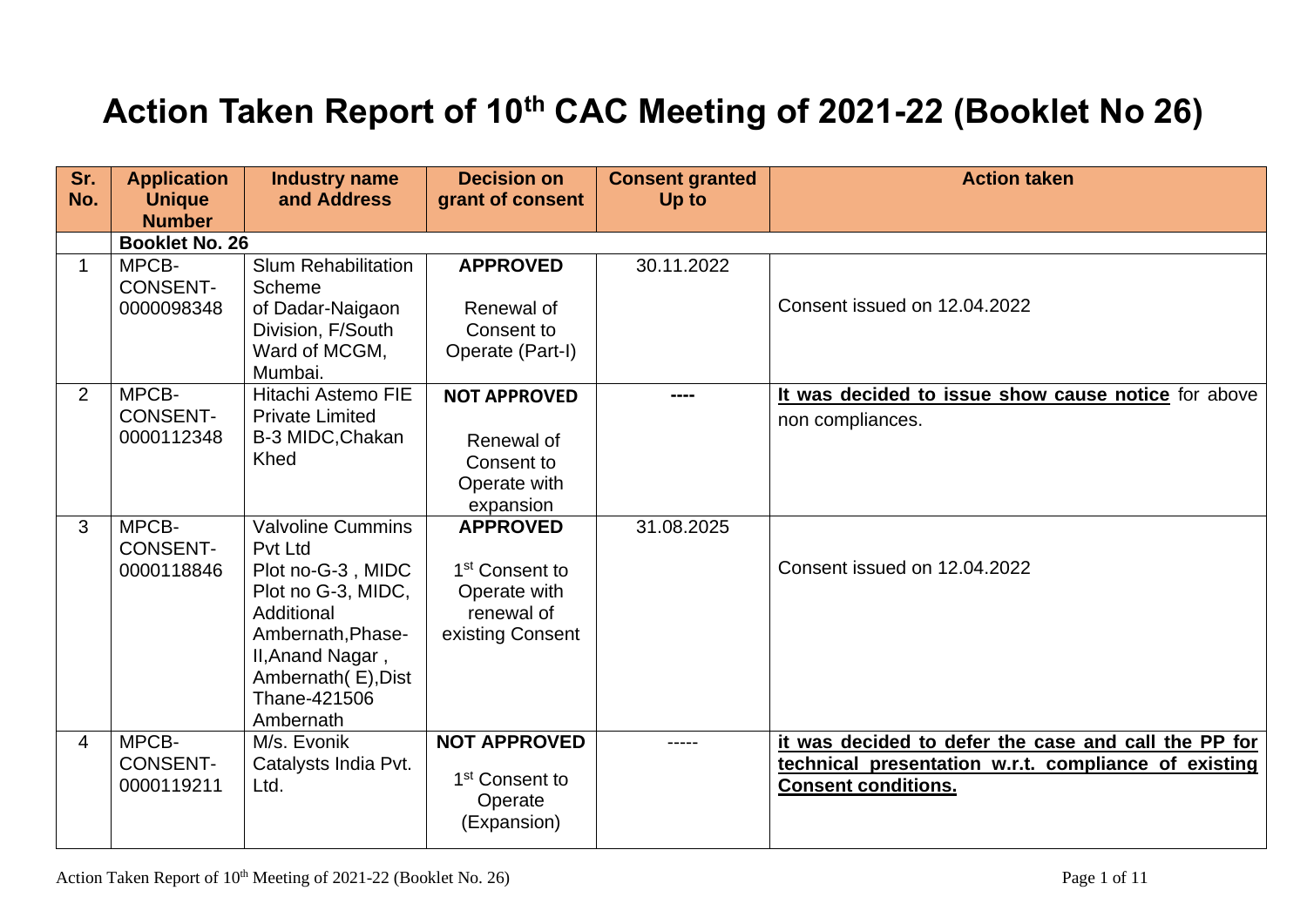| Sr.<br>No. | <b>Application</b><br><b>Unique</b><br><b>Number</b> | <b>Industry name</b><br>and Address                                                                                     | <b>Decision on</b><br>grant of consent                                                                                | <b>Consent granted</b><br>Up to | <b>Action taken</b>                                                                                                                                                                                                                                                                                                                                                                                                                                                                                                                                                                                                                                                                                                                                                                                                                                                                                                  |
|------------|------------------------------------------------------|-------------------------------------------------------------------------------------------------------------------------|-----------------------------------------------------------------------------------------------------------------------|---------------------------------|----------------------------------------------------------------------------------------------------------------------------------------------------------------------------------------------------------------------------------------------------------------------------------------------------------------------------------------------------------------------------------------------------------------------------------------------------------------------------------------------------------------------------------------------------------------------------------------------------------------------------------------------------------------------------------------------------------------------------------------------------------------------------------------------------------------------------------------------------------------------------------------------------------------------|
|            |                                                      | Plot No. F-1/2<br>Dombivali MIDC,<br>Phase-I Kalyan                                                                     |                                                                                                                       |                                 |                                                                                                                                                                                                                                                                                                                                                                                                                                                                                                                                                                                                                                                                                                                                                                                                                                                                                                                      |
| 5          | MPCB-<br><b>CONSENT-</b><br>0000118533               | <b>KSB Limited</b><br>Plot No. A - 1,<br>Khandala Industrial<br>Area, MIDC Phase<br>II Khandala.                        | <b>APPROVED</b><br>1st Consent to<br>Operate<br>(Expansion) with<br>amalgamation of<br>existing Consent<br>to Operate | 28.02.2023                      | Consent issued on 12.04.2022                                                                                                                                                                                                                                                                                                                                                                                                                                                                                                                                                                                                                                                                                                                                                                                                                                                                                         |
| 6          | MPCB-<br><b>CONSENT-</b><br>0000119418               | M/s. Eternis Fine<br><b>Chemicals Limited</b><br>Plot No. D-<br>$9/1, 9/2, 9/3$ & D-15<br><b>MIDC Kurkumbh</b><br>Daund | <b>APPROVED</b><br>Amendment in<br>existing consent<br>to operate under<br>change in<br>product-mix                   | 28.02.2028                      | it was decided to consider the case for amendment in<br>existing consent under product-mix as per the provisions of<br>EIA Notification 2006 as amended on 02/3/2021 by<br>imposing following conditions.<br>1. PP shall comply with the conditions of the<br>Environmental Clearance granted vide letter No.<br>SEIAA-EC-0000000304 dated 17/5/2018 and comply<br>with all the conditions stipulated in Environmental<br>Clearance & ensure display/upload of six monthly<br>compliance monitoring report on their official website.<br>PP shall ensure connectivity of OCEMS data to<br>2.<br>Board's server and transmit the data continuously.<br>PP shall not manufacture any other product for which<br>3.<br>permission is not granted by the Board<br>Consent shall be issued with overriding effect on<br>4.<br>earlier Consent to Operate granted by the Board dated<br>17/6/2020 and amended on 01/7/2020 |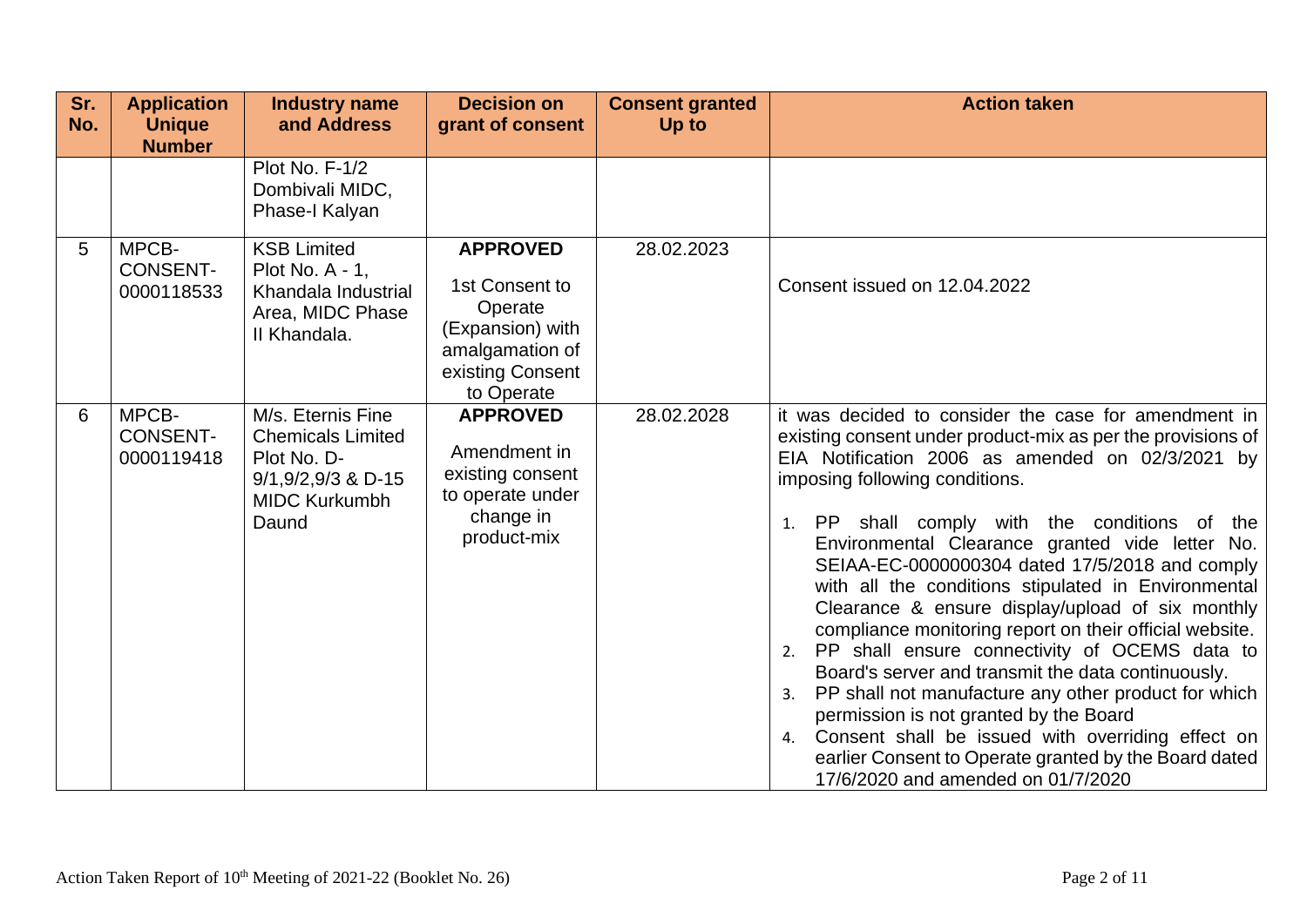| Sr.            | <b>Application</b>                     | Industry name                                                                                                                                            | <b>Decision on</b>                                                                                                                      | <b>Consent granted</b> | <b>Action taken</b>                                                                                                                                                                                                           |
|----------------|----------------------------------------|----------------------------------------------------------------------------------------------------------------------------------------------------------|-----------------------------------------------------------------------------------------------------------------------------------------|------------------------|-------------------------------------------------------------------------------------------------------------------------------------------------------------------------------------------------------------------------------|
| No.            | <b>Unique</b><br><b>Number</b>         | and Address                                                                                                                                              | grant of consent                                                                                                                        | Up to                  |                                                                                                                                                                                                                               |
|                |                                        |                                                                                                                                                          |                                                                                                                                         |                        | PP shall submit/extend Bank Guarantee of Rs. 25<br>5.<br>Lakh towards O&M of Pollution Control System and<br>Compliance of consent and EC conditions                                                                          |
| $\overline{7}$ | MPCB-<br><b>CONSENT-</b><br>0000120598 | Indian oil<br><b>Corporation Limited</b><br><b>Gut No</b><br>:338/1,339,358,359<br>,360,340 A/p-<br>Akolner, Tal & Dist<br>-Ahmednagar<br>Nagar          | <b>NOT APPROVED</b><br>1st Operate<br>(Expansion) with<br>amalgamation of<br>existing consent<br>to operate                             |                        | Show Cause Notice issued on 29.03.2022                                                                                                                                                                                        |
| 8              | MPCB-<br><b>CONSENT-</b><br>0000120001 | <b>HINDUSTAN</b><br><b>PETROLIUM</b><br><b>CORPORATION</b><br><b>LIMITED</b><br><b>D-99 TTC</b><br><b>INDUSTRIAL</b><br>AREA, MIDC<br><b>TURBHE MIDC</b> | <b>APPROVED</b><br>Consent to<br>establish &<br>operate for<br>interchange of<br>fuel storage                                           | 10.06.2022             | Consent issued on 12.04.2022                                                                                                                                                                                                  |
| 9              | MPCB-<br><b>CONSENT-</b><br>0000120978 | Shri Gurudatt<br>Sugars Ltd.,<br>61/A Gat No 61/A<br>Shirol                                                                                              | <b>APPROVED</b><br>Amendment in<br>existing Consent<br>Operate under<br>product mix for<br>enhance capacity<br>of alcohol<br>production | 31.08.2022             | Consent issued on 24.03.2022                                                                                                                                                                                                  |
| 10             | MPCB-<br><b>CONSENT-</b><br>0000115982 | Aster Aadhar<br>Hospital (Prerna<br>Hospital Ltd.),<br>R.S.No.628, Near                                                                                  | <b>APPROVED</b><br>Combined<br>Consent to 1st                                                                                           | 30.11.2025             | It was decided to grant of 1st Combined Consent to<br>Operate & BMW Authorization for expansion of<br>Hospital<br>for additional<br>existing<br>100<br>Beds and<br>amalgamation (totalling 250 Beds) on total plot area 5,900 |

Action Taken Report of 10<sup>th</sup> Meeting of 2021-22 (Booklet No. 26) Page 3 of 11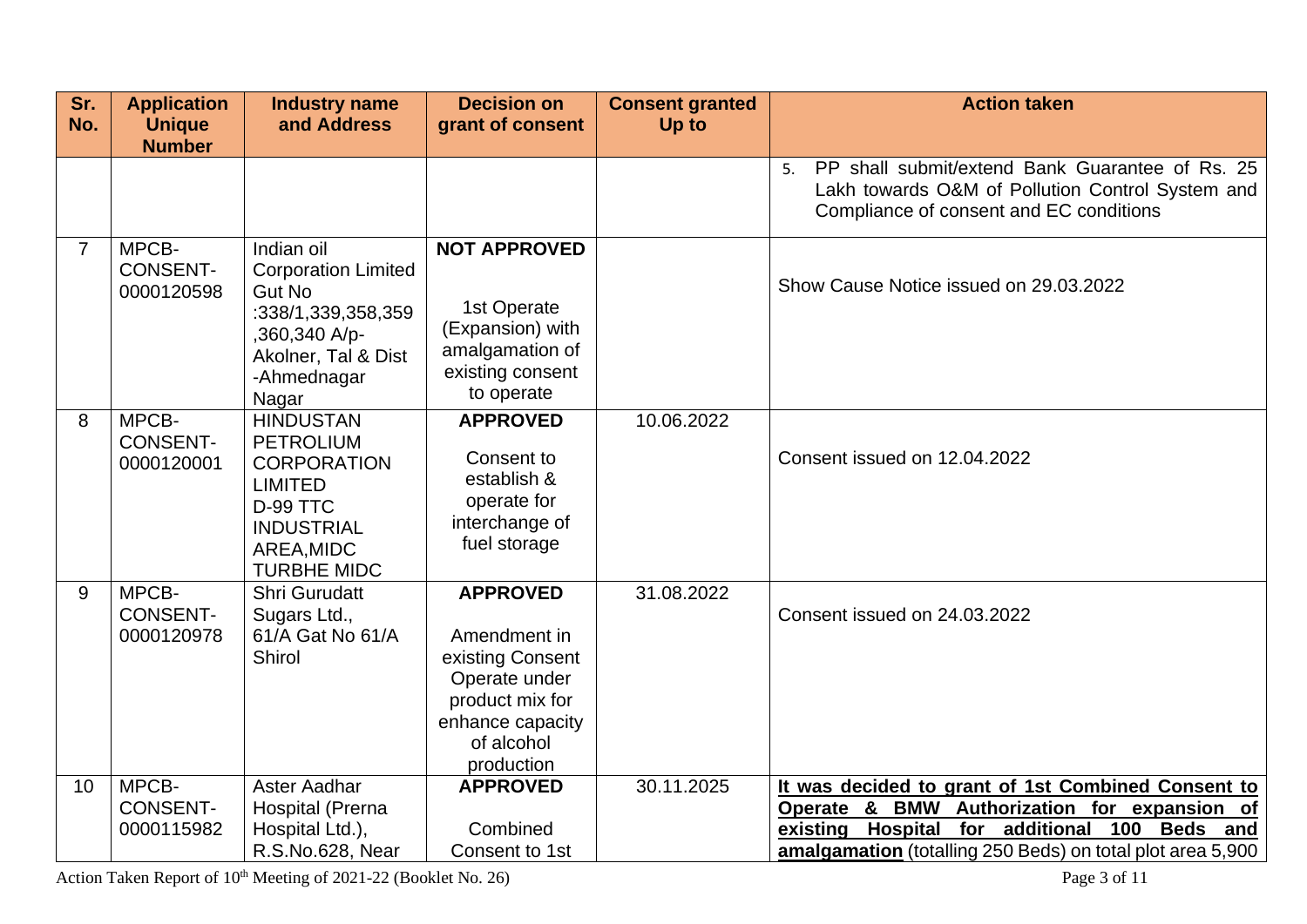| Sr.<br>No. | <b>Application</b><br><b>Unique</b>    | <b>Industry name</b><br>and Address                                                                                                           | <b>Decision on</b><br>grant of consent                                                                      | <b>Consent granted</b><br>Up to | <b>Action taken</b>                                                                                                          |
|------------|----------------------------------------|-----------------------------------------------------------------------------------------------------------------------------------------------|-------------------------------------------------------------------------------------------------------------|---------------------------------|------------------------------------------------------------------------------------------------------------------------------|
|            | <b>Number</b>                          | Shastri Nagar, Tal.<br>Karveer, Dist.<br>Kolhapur.                                                                                            | Operate & BMW<br>Authorization for<br>expansion (100<br>Beds) and<br>Amalgamation<br>with existing          |                                 | sq. mtrs. for construction BUA 8,297.38 sq. mtrs. by<br>imposing standard conditions & BGs for Health Care<br>Establishment. |
| 11         | MPCB-                                  | <b>AIGP Developers</b>                                                                                                                        | Hospital (150<br>Beds)<br><b>APPROVED</b>                                                                   | 31.01.2023                      |                                                                                                                              |
|            | <b>CONSENT-</b><br>0000119758          | (Pune) Private<br>Limited<br>S.No. 1344/3 & 4<br>and S.No. 63/1/6,<br>Kharadi & Wagholi,<br>Pune City, Tal.<br>Haveli, Dist. Pune-<br>411014. | 1st Consent to<br>Operate (Part-II)                                                                         |                                 | Consent shall be issued subject to reverification of<br>pointwise EC Compliance.                                             |
| 12         | MPCB-<br><b>CONSENT-</b><br>0000120986 | M/s. 3M India Ltd.<br>Plot No. B-20 MIDC<br>Ranjangaon Shirur                                                                                 | <b>APPROVED</b><br>1st Operate<br>Expansion with<br>renewal of<br>existing Consent<br>to Operate            | 31.10.2026                      | Consent issued on 12.04.2022                                                                                                 |
| 13         | MPCB-<br><b>CONSENT-</b><br>0000122247 | Vulkan<br>Technologies Pvt.<br>Ltd.<br>Gat No. 1097 and<br>1102, A/P Pirangut<br>Pirangut Mulshi                                              | <b>NOT APPROVED</b><br>1st Operate<br>(Expansion) with<br>amalgamation of<br>existing consent<br>to operate | ---                             | Show Cause Notice issued on 30.03.2022                                                                                       |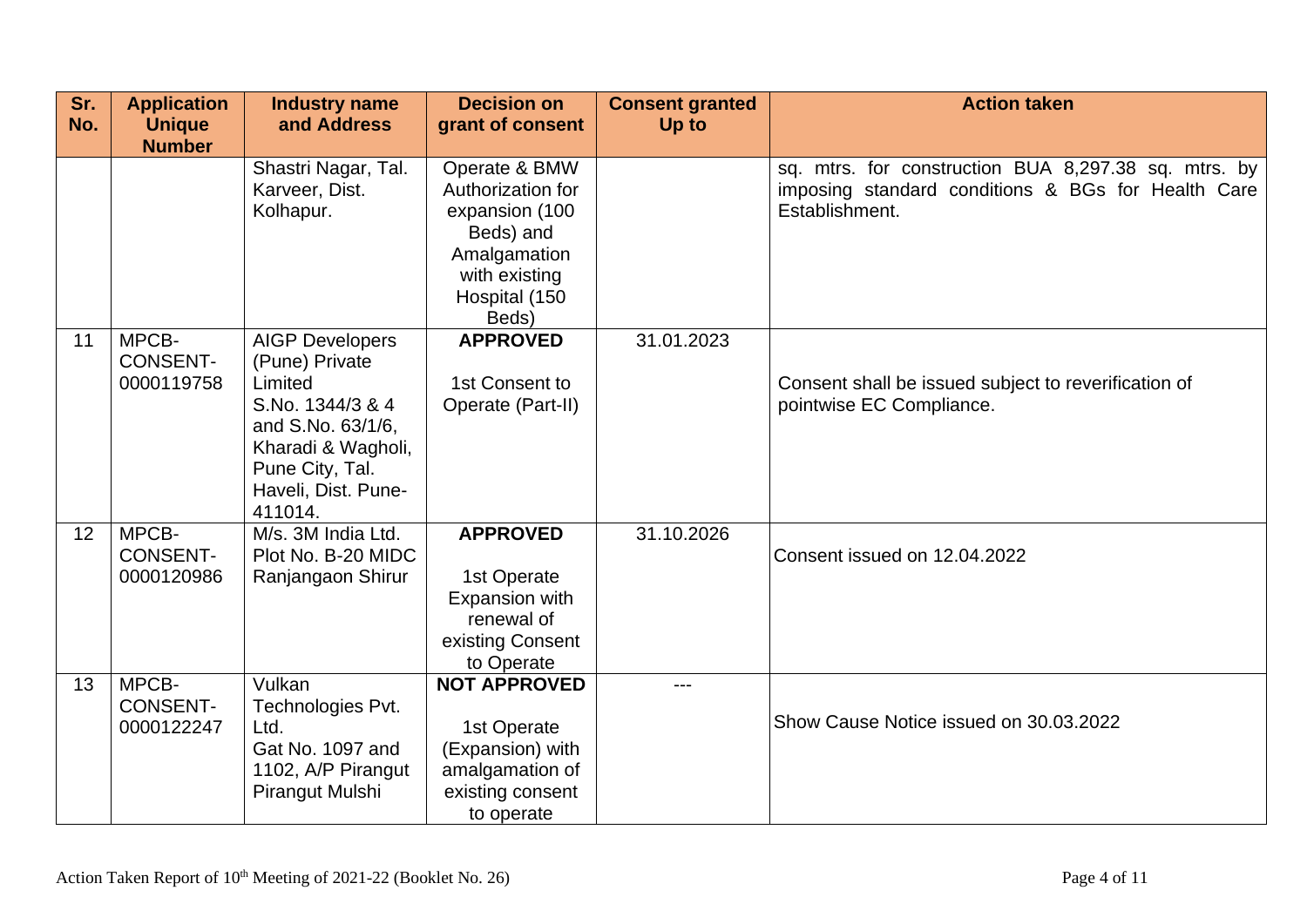| Sr.<br>No. | <b>Application</b><br><b>Unique</b>                     | <b>Industry name</b><br>and Address                                                                                 | <b>Decision on</b><br>grant of consent                                                                                                     | <b>Consent granted</b><br>Up to | <b>Action taken</b>                                                                                                                                                                                                                                                                                                                                                                                                                                                                                                                                                                                                                                                                                                                                                                                                                                             |
|------------|---------------------------------------------------------|---------------------------------------------------------------------------------------------------------------------|--------------------------------------------------------------------------------------------------------------------------------------------|---------------------------------|-----------------------------------------------------------------------------------------------------------------------------------------------------------------------------------------------------------------------------------------------------------------------------------------------------------------------------------------------------------------------------------------------------------------------------------------------------------------------------------------------------------------------------------------------------------------------------------------------------------------------------------------------------------------------------------------------------------------------------------------------------------------------------------------------------------------------------------------------------------------|
| 14         | <b>Number</b><br>MPCB-<br><b>CONSENT-</b><br>0000123261 | Cipla Ltd.<br>Plot No: A-2<br>Patalganga<br>Khalapur                                                                | <b>APPROVED</b><br>1st Operate<br>(Expansion) with<br>amalgamation of<br>existing Consent<br>to Operate                                    | 20.02.2023                      | It was decided to grant of 1 <sup>st</sup> Consent to Operate with<br>renewal of existing Consent to Operate by imposing the<br>following conditions:<br>1. PP shall operate Effluent Treatment Plant scientifically<br>and achieve the consented norms.<br>2. PP shall operate Air Pollution Control System<br>scientifically and achieve the consented norms.<br>3. PP shall dispose the Hazardous Waste as per the<br>provisions of Rule by adopting online manifest system.<br>4. PP shall adopt cleaner fuel instead of Furnace Oil or<br>install wet scrubber with 90% SO2 removal efficiency as<br>per Boards Circular dated 05/2/2020<br>5. PP shall submit Bank Guarantee of Rs. 25 Lakh towards<br>O&M of pollution control system and compliance of<br>consent conditions.<br>Consent shall be issued after submission of requisite<br>consent fees. |
| 15         | MPCB-<br><b>CONSENT-</b><br>0000123174                  | Lloyds Metals and<br><b>Energy Limited</b><br>A-01 and A-02<br>Ghugus<br>Chandrapur                                 | <b>APPROVED</b><br>Renewal of<br>consent with<br>increase in CI                                                                            | 31.12.2023                      | Consent issued on 29.03.2022                                                                                                                                                                                                                                                                                                                                                                                                                                                                                                                                                                                                                                                                                                                                                                                                                                    |
| 16         | MPCB-<br><b>CONSENT-</b><br>0000124462                  | <b>KMMMT Sahyadri</b><br><b>Super Speciality</b><br>Hospital,<br>Plot No. 30-C,<br>Erandawane, Karve<br>Road, Pune. | <b>NOT APPROVED</b><br>Combined<br>Consent to 1st<br>Operate & BMW<br>Authorization for<br>proposed<br>expansion for<br>additional 23 Nos. |                                 | it was decided to issue SCN for refusal for above lapses.                                                                                                                                                                                                                                                                                                                                                                                                                                                                                                                                                                                                                                                                                                                                                                                                       |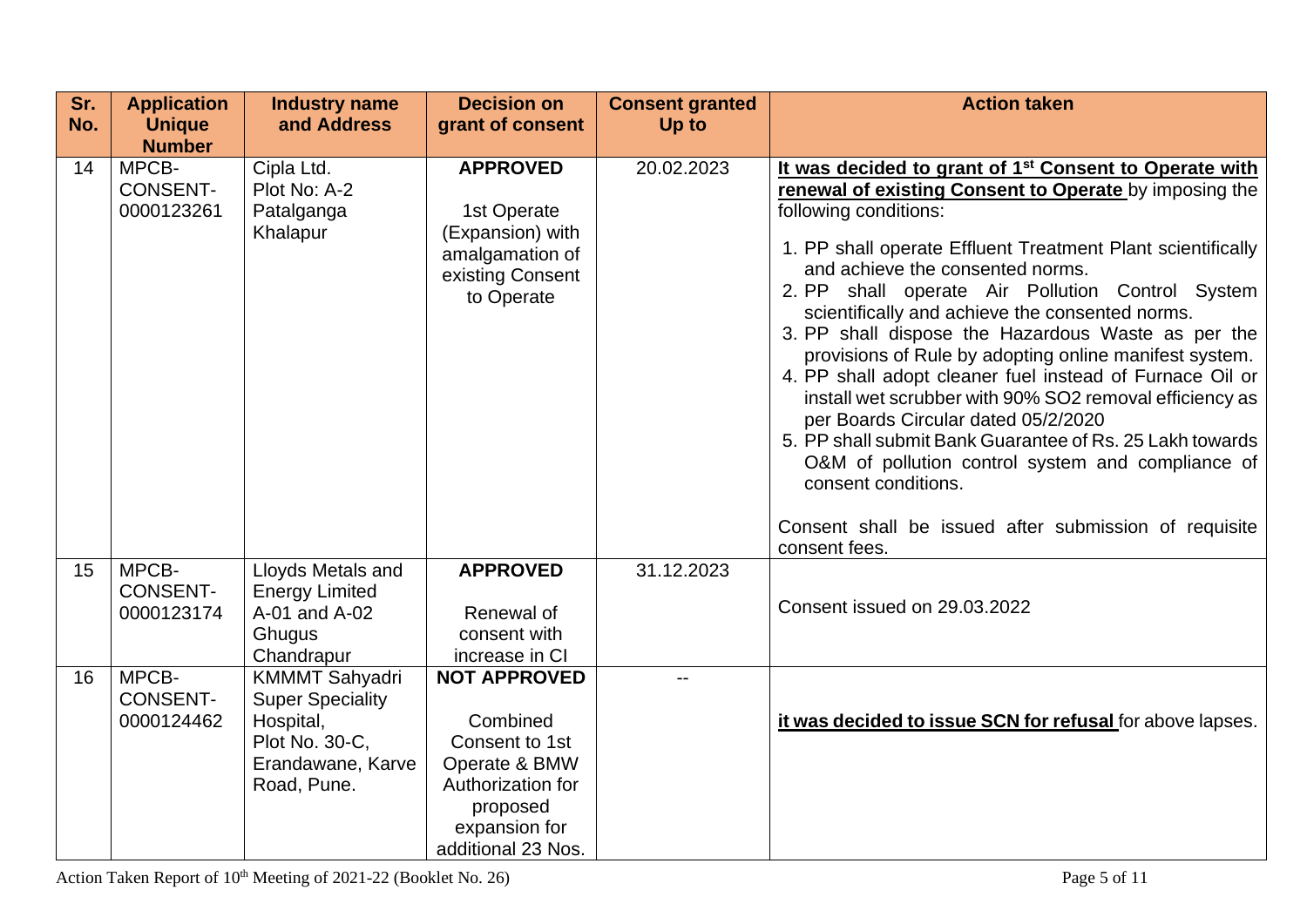| Sr.<br>No. | <b>Application</b><br><b>Unique</b><br><b>Number</b> | <b>Industry name</b><br>and Address                                                                                                                                      | <b>Decision on</b><br>grant of consent                                              | <b>Consent granted</b><br><b>Up to</b> | <b>Action taken</b>                                                                                                                                                                                                                                                                                                                                            |
|------------|------------------------------------------------------|--------------------------------------------------------------------------------------------------------------------------------------------------------------------------|-------------------------------------------------------------------------------------|----------------------------------------|----------------------------------------------------------------------------------------------------------------------------------------------------------------------------------------------------------------------------------------------------------------------------------------------------------------------------------------------------------------|
|            |                                                      |                                                                                                                                                                          | of Bed with<br>additional<br>construction BUA<br>1,936 sq. mtrs.                    |                                        |                                                                                                                                                                                                                                                                                                                                                                |
| 17         | MPCB-<br><b>CONSENT-</b><br>0000124719               | M/s. Mazda<br>Colours Ltd.<br>121/1,121/2 MIDC<br>Dhatav Plot No.<br>121/1, 121/2,<br>Dhatav MIDC MIDC<br>Dhatav, Roha                                                   | <b>APPROVED</b><br>Amendment in<br>Consent to<br>Operate                            | 31.12.2023                             | Consent shall be issued after verification report of SRO.                                                                                                                                                                                                                                                                                                      |
| 18         | MPCB-<br><b>CONSENT-</b><br>0000124831               | Novozymes South<br>Asia Pvt Ltd.<br>Plot A-1<br>Patalganga MIDC,<br>Borivali Industrial<br><b>Estate Khalapur</b>                                                        | <b>APPROVED</b><br>2nd Part Consent<br>to Operate                                   | 31.08.2026                             | Consent issued on 12.04.2022                                                                                                                                                                                                                                                                                                                                   |
| 19         | MPCB-<br><b>CONSENT-</b><br>0000125082               | The Panchmahal<br><b>District Co-op Milk</b><br><b>Producers Union</b><br>Ltd<br>Plot no. 6, G-20,<br>21, 22, 23, & 24<br>Part C Taloja MIDC<br>Taloja, Dist:<br>Raigad. | <b>APPROVED</b><br>1st Consent to<br>operate with<br>amalgamation of<br>consent     | 31.03.2025                             | Consent shall be issued after verification of installation and<br>operation of OCMS provided at ETP outlet and at disposal<br>point and after receipt of additional consent fees from PP,<br>if any.                                                                                                                                                           |
| 20         | MPCB-<br><b>CONSENT-</b><br>0000123833               | Bharati Hospital,<br><b>Bharati Vidyapeeth</b><br>Bhavan, S. No. 26<br>(P), LBS Road, 13<br>Sadashiv Peth,                                                               | <b>APPROVED</b><br>Combined<br>Consent to 1st<br>Operate & BMW<br>Authorization for | 31.03.2026                             | It was decided grant Combined Consent to Operate &<br><b>BMW Authorization</b> by clubbing both applications bearing<br>UAN No. 0000120091 & UAN No. 0000123833 for 1031<br>Bedded Hospital (including 200 Beds Ayurvedic Hospital)<br>on total plot area 30,883 sq. mtrs. for construction BUA<br>35,557.06 sq. mtrs. out of total construction BUA 54,606.79 |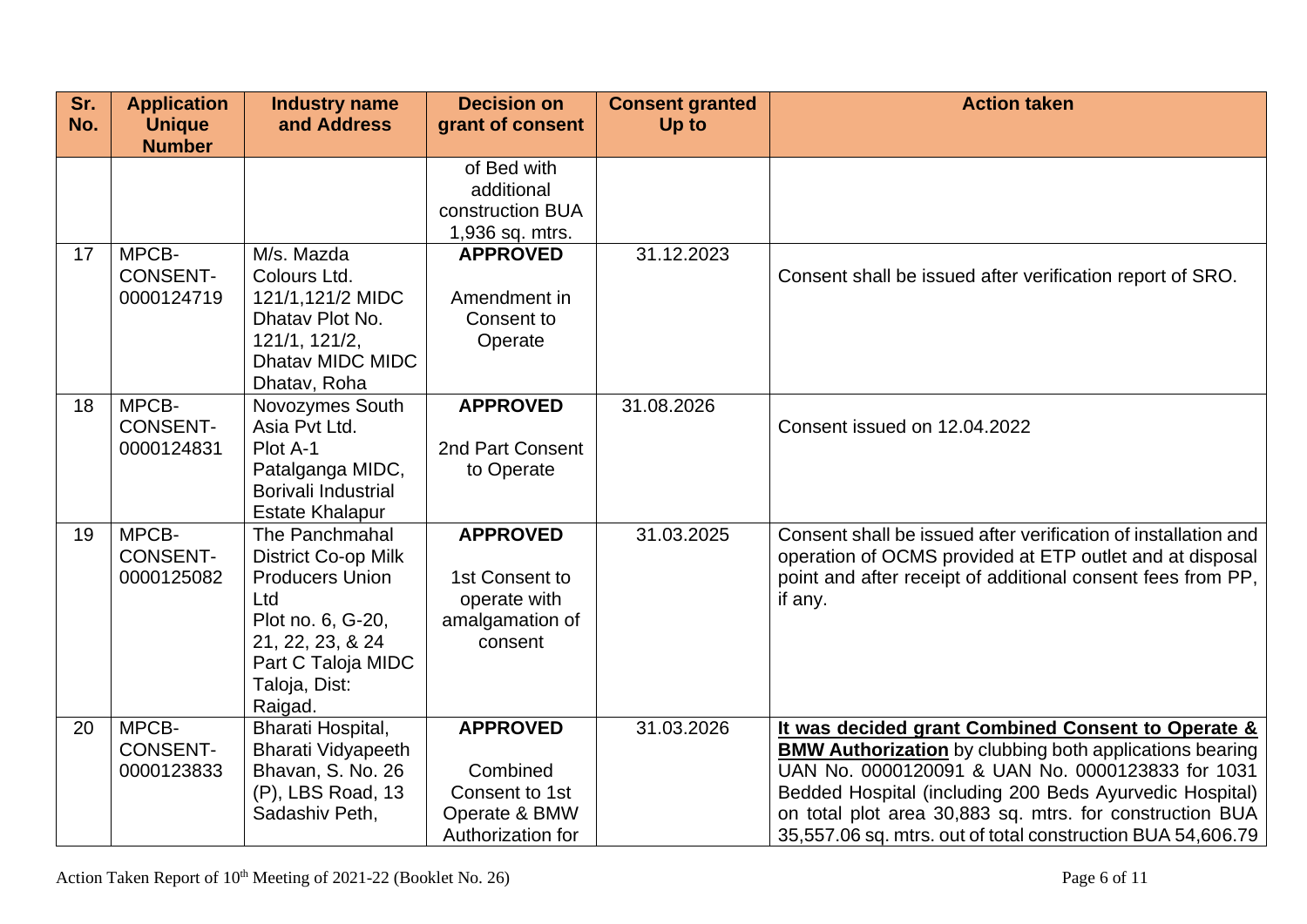| Sr.<br>No. | <b>Application</b><br><b>Unique</b><br><b>Number</b> | <b>Industry name</b><br>and Address                                                                                                                                     | <b>Decision on</b><br>grant of consent                                                                                    | <b>Consent granted</b><br>Up to | <b>Action taken</b>                                                                                                        |
|------------|------------------------------------------------------|-------------------------------------------------------------------------------------------------------------------------------------------------------------------------|---------------------------------------------------------------------------------------------------------------------------|---------------------------------|----------------------------------------------------------------------------------------------------------------------------|
|            |                                                      | Next to Alka<br>Talkies, Pune.                                                                                                                                          | expansion with<br>additional 440<br>Nos. of Beds and<br>amalgamation<br>with existing 831<br><b>Bedded Hospital</b>       |                                 | sq. mtrs. by imposing standard conditions and BGs for<br>Health Care Establishment.                                        |
| 21         | MPCB-<br><b>CONSENT-</b><br>0000125318               | Ajinkyatara<br>Sahakari Sakhar<br>Karkhana Ltd,<br>Sugar Divn.<br>S.No.325<br>Shahunagar<br><b>Shendre Satara</b>                                                       | <b>NOT APPROVED</b><br>1 <sup>st</sup> Consent to<br>Operate for<br>expansion with<br>amalgamation of<br>existing Consent | ---                             | Show Cause Notices issued on 25.03.2022                                                                                    |
| 22         | MPCB-<br><b>CONSENT-</b><br>0000124454               | Parag Milk Foods<br>Ltd.<br>43/1A/1 & 43/1A/2<br>At - Awasari<br>Phata, Post-<br>Manchar. Tal-<br>Ambegaon. Dist-<br>Pune. Pin-<br>410503.<br>Ambegaon.                 | <b>APPROVED</b><br>1st Consent to<br>operate for<br>expansion. i.e. for<br>additional<br>production.                      | 30.04.2023                      | Consent shall be issued after receipt of valid NOC of<br>CGWA, Copy of EPR and additional consent fees from PP,<br>if any. |
| 23         | MPCB-<br><b>CONSENT-</b><br>0000125487               | <b>RCCPL Private</b><br>Limited (Integrated<br><b>Cement Plant &amp;</b><br>CPP)<br>at Adegaon,<br>Village-Mukutban<br>& Adegaon, Tal-Zari<br>Jamni, Dist-<br>Yavatmal. | <b>APPROVED</b><br>Consent to 1 <sup>st</sup><br>Operate                                                                  | 31.12.2022                      | Consent issued on 28.03.2022                                                                                               |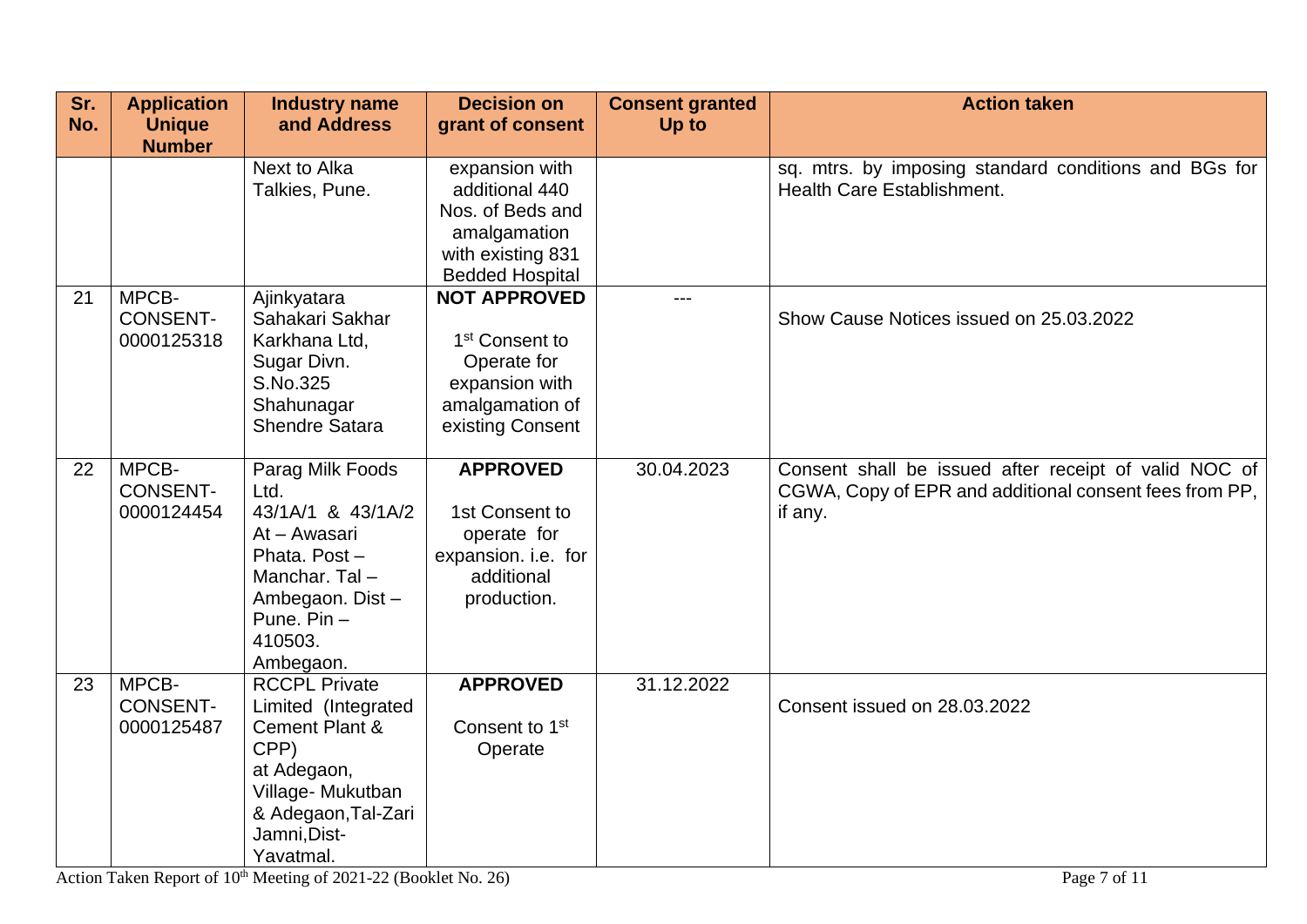| Sr.<br>No. | <b>Application</b><br><b>Unique</b>    | <b>Industry name</b><br>and Address                                                                                                                                                              | <b>Decision on</b><br>grant of consent                                                | <b>Consent granted</b><br>Up to | <b>Action taken</b>                                                                                                                                                           |
|------------|----------------------------------------|--------------------------------------------------------------------------------------------------------------------------------------------------------------------------------------------------|---------------------------------------------------------------------------------------|---------------------------------|-------------------------------------------------------------------------------------------------------------------------------------------------------------------------------|
|            | <b>Number</b>                          |                                                                                                                                                                                                  |                                                                                       |                                 |                                                                                                                                                                               |
| 24         | MPCB-<br><b>CONSENT-</b><br>0000125527 | <b>Uttam Galva</b><br><b>Metallics Limited</b><br><b>Existing Plant</b><br><b>Bhugaon Link Road</b><br>Wardha Wardha                                                                             | <b>APPROVED</b><br>1st Consent to<br>Operate (Part) for<br>expansion                  | 30.06.2024                      | Consent shall be issued after submission of additional<br>consent fees if any.                                                                                                |
| 25         | MPCB-<br><b>CONSENT-</b><br>0000125721 | <b>Britannia Industries</b><br>Ltd<br>514,515 At Post<br>Dhok Sanghvi<br>Shirur, Dist: Pune.                                                                                                     | <b>APPROVED</b><br>1st Consent to<br>operate with<br>decrease in CI                   | 30.11.2026                      | Consent shall be issued after receipt of SRO's report about<br>completion of commissioning work of pollution control<br>systems and additional consent fees from PP, if any.  |
| 26         | MPCB-<br><b>CONSENT-</b><br>0000125652 | Macrotech<br>Developers Ltd.<br>New S.Nos. 59/1 &<br>others - Balkum,<br>10/1B & ors.-<br>Dhokali & 49/1C &<br>others - Kolshet,<br>Thane. Village:<br>Balkum, Dhokali &<br><b>Kolshet Thane</b> | <b>NOT APPROVED</b><br>Renewal of<br>Consent to<br>Operate (Part-IV:<br>IT Buildings) | $---$                           | It was decided to defer the case and call PP for<br>presentation along with SRO's verification report in<br>respect of conditions stipulated in Consent to Establish &<br>EC. |
| 27         | MPCB-<br><b>CONSENT-</b><br>0000126559 | Karmaveer<br>Shankarrao Kale<br>Sahakari Sakhar<br>Karkhana Limited,<br>Gautamnagar<br>109/1 & 109/2 At-<br>Gautamnagar, Post-<br>Kolpewadi<br>Kopargaon                                         | <b>APPROVED</b><br>1 <sup>st</sup> Consent to<br>Operate                              | 31.08.2022                      | Consent issued on 24.03.2022                                                                                                                                                  |
| 28         | MPCB-<br><b>CONSENT-</b>               | <b>Bharat Bijlee</b><br>Limited                                                                                                                                                                  | <b>NOT APPROVED</b>                                                                   | ------                          | Show Cause Notice issued on 23.03.2022                                                                                                                                        |
|            | 0000127708                             |                                                                                                                                                                                                  |                                                                                       |                                 |                                                                                                                                                                               |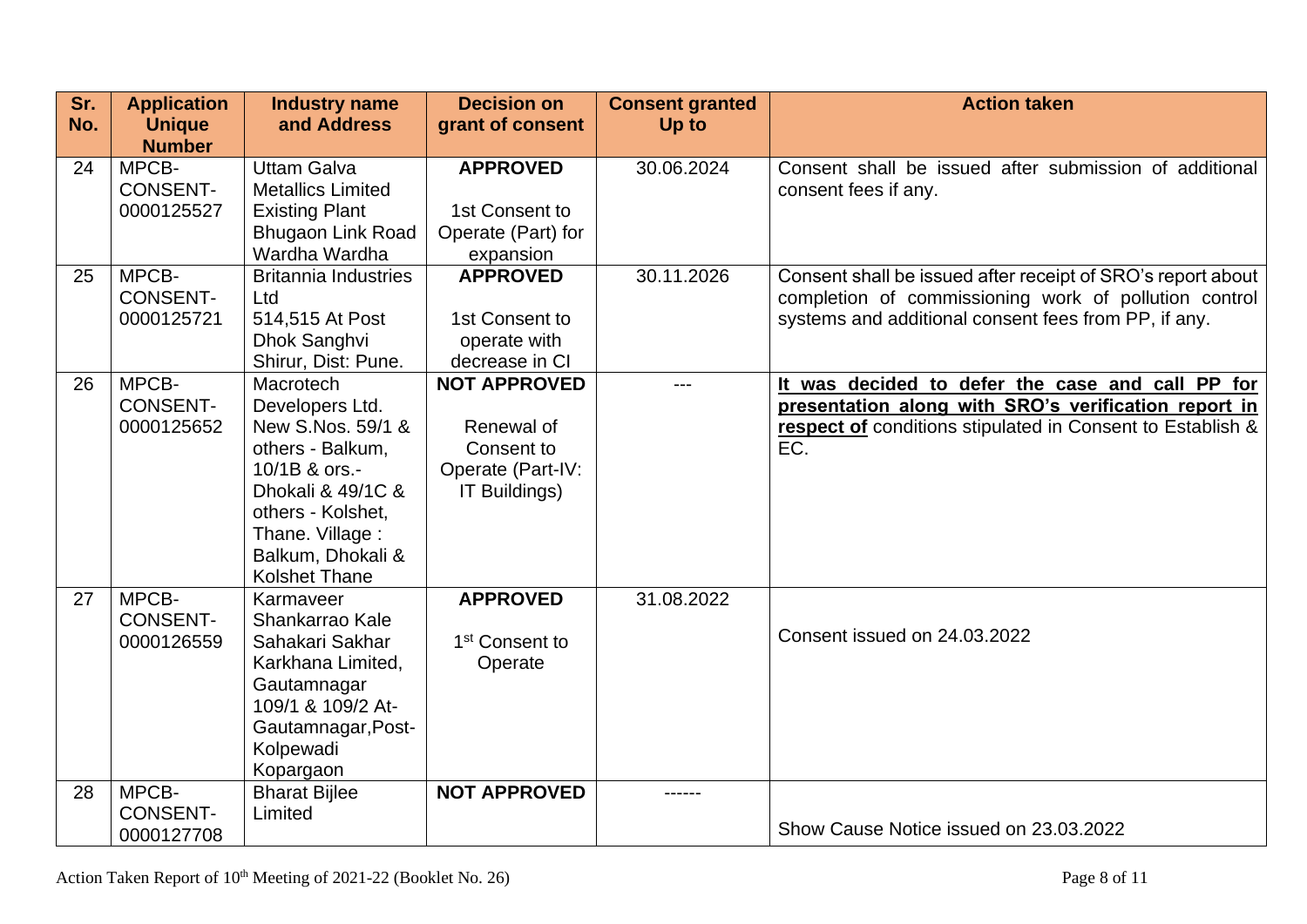| Sr.<br>No. | <b>Application</b><br><b>Unique</b><br><b>Number</b> | <b>Industry name</b><br>and Address                                                                                                                             | <b>Decision on</b><br>grant of consent                                                                             | <b>Consent granted</b><br>Up to | <b>Action taken</b>                                                                                                                                                                                                                                                                                                                                                                                                                                                                    |
|------------|------------------------------------------------------|-----------------------------------------------------------------------------------------------------------------------------------------------------------------|--------------------------------------------------------------------------------------------------------------------|---------------------------------|----------------------------------------------------------------------------------------------------------------------------------------------------------------------------------------------------------------------------------------------------------------------------------------------------------------------------------------------------------------------------------------------------------------------------------------------------------------------------------------|
|            |                                                      | No 2, MIDC No 2,<br>MIDC, Thane<br>Belapur Road,<br>Airoli, Navi Mumbai<br>Thane                                                                                | 1st consent to<br>Operate for<br>expansion with<br>amalgamation of<br>existing consent                             |                                 |                                                                                                                                                                                                                                                                                                                                                                                                                                                                                        |
| 29         | MPCB-<br><b>CONSENT-</b><br>0000128857               | Vilas Sahakari<br>Sakhar Karkhana<br>Ltd. (Distillery Unit)<br>653, 656, 657<br>Vaishalinagar Nivali<br><b>LATUR</b>                                            | <b>APPROVED</b><br>1 <sup>st</sup> Consent to<br>Operate with<br>amalgamation of<br>existing Consent<br>to Operate | 31.08.2022                      | Consent issued on 24.03.2022                                                                                                                                                                                                                                                                                                                                                                                                                                                           |
| 30         | MPCB-<br><b>CONSENT-</b><br>0000128674               | Quinergy Industries<br>Ltd. [Operative Of<br>Bhausaheb Birajdar<br><b>SSK Ltd.1</b><br>Sr.No.18.19.22.23<br>& 65 Samudral<br>[Kon] Omerga                       | <b>APPROVED</b><br>1 <sup>st</sup> Consent to<br>Operate with<br>amalgamation of<br>existing Consent<br>to Operate | 31.07.2022                      | Consent issued on 12.04.2022                                                                                                                                                                                                                                                                                                                                                                                                                                                           |
| 31         | MPCB-<br><b>CONSENT-</b><br>0000128818               | <b>AAYAN</b><br><b>MULTITRADE LLP</b><br><b>JOPERATIVE</b><br><b>BANGANGA S.S.K</b><br>MARYADIT]<br>Gat.<br>No.214.208.209<br><b>IDA JAWALA</b><br><b>BHOOM</b> | <b>APPROVED</b><br>1 <sup>st</sup> Consent to<br>Operate with<br>amalgamation of<br>existing Consent<br>to Operate | 31.07.2022                      | It was decided to grant 1 <sup>st</sup> consent to operate for<br>expansion with amalgamation of existing consent by<br>imposing following conditions:<br>1. PP<br>shall operate pollution control system<br>scientifically to achieve the consented norms.<br>2. PP shall provide CPU within 6 months and submit<br>BG of Rs. 5 lakh towards compliance of the same.<br>shall ensure uninterrupted connectivity of<br>3. PP<br>OCEMS to Board server directly through data<br>logger. |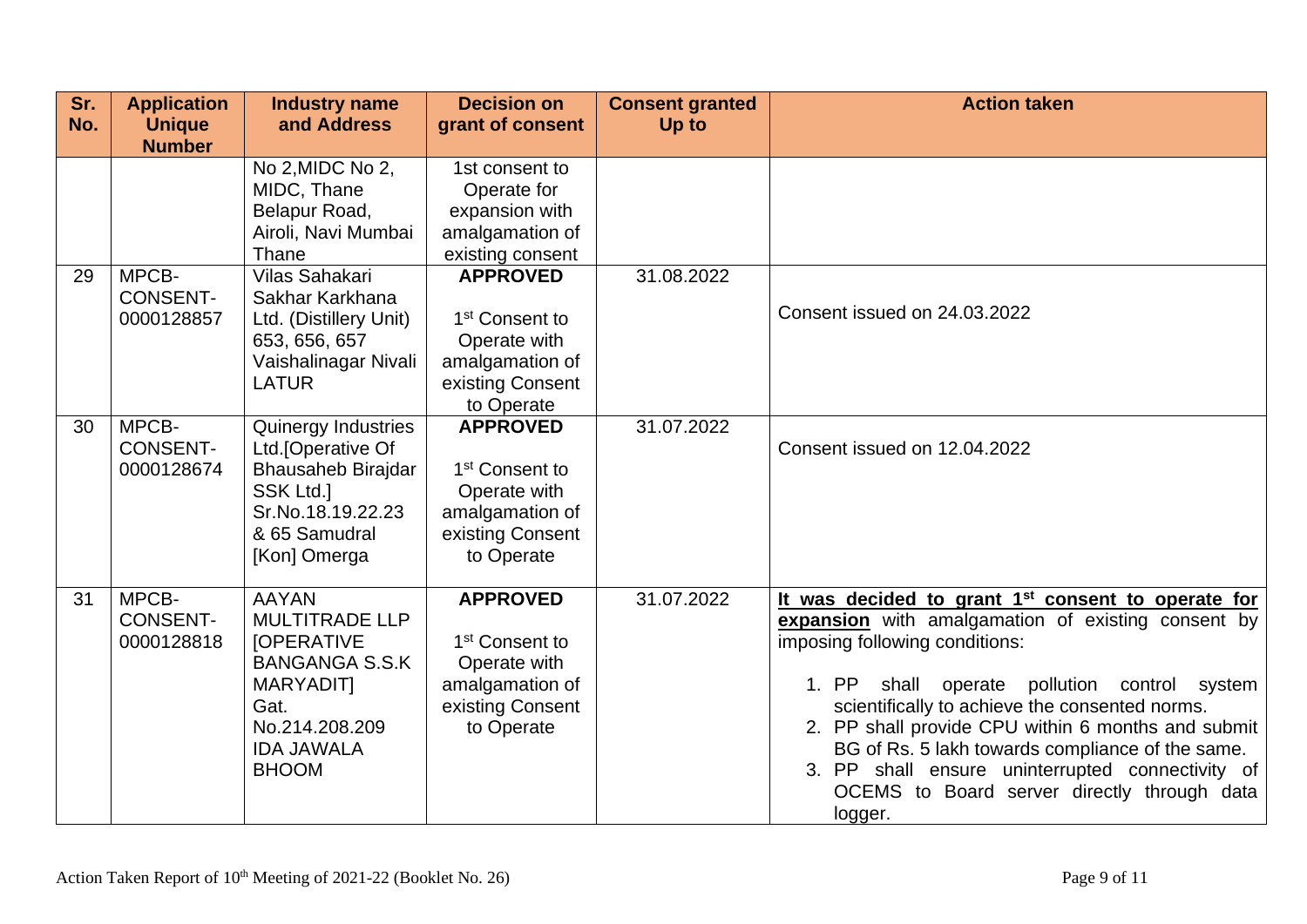| Sr.<br>No. | <b>Application</b><br><b>Unique</b>    | <b>Industry name</b><br>and Address                                                                                                                       | <b>Decision on</b><br>grant of consent                                                                              | <b>Consent granted</b><br>Up to | <b>Action taken</b>                                                                                                                                                                                                                                                                                                                                      |
|------------|----------------------------------------|-----------------------------------------------------------------------------------------------------------------------------------------------------------|---------------------------------------------------------------------------------------------------------------------|---------------------------------|----------------------------------------------------------------------------------------------------------------------------------------------------------------------------------------------------------------------------------------------------------------------------------------------------------------------------------------------------------|
|            | <b>Number</b>                          |                                                                                                                                                           |                                                                                                                     |                                 | 4. PP shall submit/extend total Bank Guarantee of Rs.<br>25 lakh towards O & M of pollution control systems<br>and compliance of consent conditions.<br>5. PP<br>shall<br>submit<br>proposal<br>towards<br>upgradation/improvement plan of ETP within a<br>month and same shall be implemented within next 3<br>months so as to achieve consented norms. |
| 32         | MPCB-<br><b>CONSENT-</b><br>0000129484 | <b>Pernod Ricard India</b><br>Pvt. Ltd<br>126, 127, 110, 112<br>Gat No. 126,127,<br>Kadwa Mhalungi,<br>Post. Valkhed<br><b>Dindori</b>                    | <b>APPROVED</b><br>1 <sup>st</sup> Consent to<br>Operate with<br>amalgamation of<br>existing Consent<br>to Operate  | 31.08.2024                      | Consent issued on 24.03.2022                                                                                                                                                                                                                                                                                                                             |
| 33         | MPCB-<br><b>CONSENT-</b><br>0000129699 | Mungoli Nirguda<br>(Deep) Extension<br>Opencast Mine,<br><b>Western Coalfields</b><br>Limited, Wani Area<br>PO - Sakhara Tal-<br>Wani, Dist-<br>Yavatmal. | <b>APPROVED</b><br>Renewal of<br>existing mine<br>consent                                                           | 31.03.2023                      | It was decided to grant plain renewal of existing mine<br>consent subject to submission of Undertaking regarding<br>the compliance of Environment Clearance conditions                                                                                                                                                                                   |
| 34         | MPCB-<br><b>CONSENT-</b><br>0000129851 | Loknete<br>Sunderraoji<br>Solanke Sahakari<br>Sakhar Karkhana<br>Ltd.176 At.<br>Sundernagar Post.<br>Telgaon Tq. Dharur<br>Dist. Beed Dharur              | <b>APPROVED</b><br>1 <sup>st</sup> Consent to<br>Operate with<br>amalgamation of<br>existing Consent<br>to Operate. | 31.08.2022                      | Consent issued on 24.03.2022                                                                                                                                                                                                                                                                                                                             |